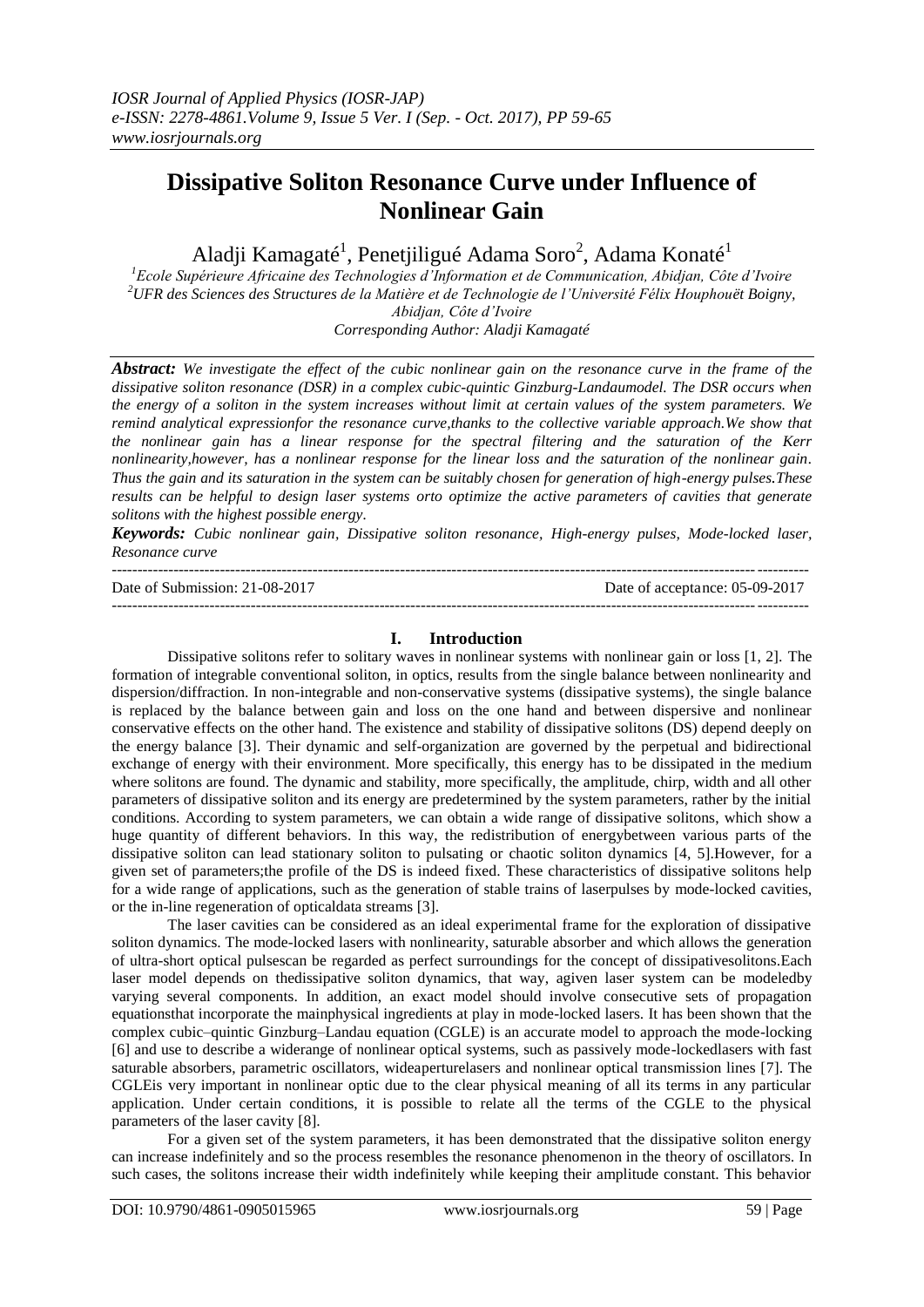of dissipative soliton was named "dissipative soliton resonance".Likewise, in the frame of CGLE [9, 10] Chang et al have foreseen a novel soliton formation, dissipative-soliton-resonance,recently. Using technique called the method of moments (trial function technique); they found the resonance approximately [9].It knowsthat finding analytical solutions of the CGLE is critical task procedure except for specific values of the complex cubic– quintic Ginzburg–Landau equation parameters [5]. To the best of our knowledge,it is also an impossible task to findthe dissipative-soliton-resonance (DSR) parameters using direct analytic technique. For a given set of parameters and a given initial conditions, the complex cubic–quintic Ginzburg–Landau equation has several configuration parameters, so it is tough or even impossible to identify its solutions or the region of parameters where dissipative soliton resonance exists. This will requires an enormous number of numerical simulations and is an extremely lengthy and costly procedure. To overcome this task, it appears necessaryto acquire theoretical tools that help to perceive CGLE soliton solutions and to find the set of parameters, which predicts the domains where resonances can be found. This task can be simplified in the case of DSR more efficiently.

Recently, using the method of collective variable approach, we have foundthe resonance curve and described the influence of dissipative terms of CGLE on this curve. Accurately we have demonstrated how the linear loss, the gain and its saturation in the system and the spectral response of the cavity can be suitably chosen for generation of high-energy pulses.In the present study, we remind in section 2 the resonance curve found by collective variable approach and focus on specific values on nonlinear gain in order to evaluate their actions on the resonance curve. The section 3 is devoted to the influence of the cubic nonlinear gain and how this parameter affects the spectral response, the linear loss coefficient, the saturation of the nonlinear gain and the saturation of Kerr nonlinearity.Finally in the section 4, we conclude after the discussion of the results.

#### **II. Materials and method**

The dynamic of dissipative soliton in nonlinear cavity can be modeledby the complex cubic-quintic Ginzburg-Landau equation. The normalized propagation equation, in the  $(1+1)$  dimensional case, reads:

$$
\psi_z - i\frac{D}{2}\psi_{tt} - i\gamma|\psi|^2\psi - i\nu|\psi|^4\psi = \delta\psi + \varepsilon|\psi|^2\psi + \beta\psi_{tt} + \mu|\psi|^4\psi \tag{1}
$$

Where z is the propagation distance or the cavity round-trip number and t is the retarded time in the frame moving with the pulse. The normalized optical envelope  $\psi = \psi(t, z)$ , is a complex function of two real variables. In the context of the dimensionless CGLE, the parameters  $D, \gamma, \nu, \mu, \varepsilon, \delta$  and  $\beta$  have their standard meaning. Dthe group velocity, accounts for the dispersion, being positive (negative), in the anomalous (normal) dispersion regime andy is the Kerr nonlinearity coefficient. The dispersion is responsible for the net dispersion in the cavity while the saturation coefficient of the Kerr nonlinearity, describes the active part of the reactive nonlinearity.  $\varepsilon$  represents the cubic nonlinear gain while the term with  $\mu$  represents, if negative, the saturation of the nonlinear gain  $\varepsilon$ .  $\delta$  is here the linear loss coefficient and accounts for spectral filtering in the cavity. The coefficients  $\mu$ ,  $\varepsilon$  and  $\delta$  are mainly determined by the gain in the system, cavity losses, and transmission characteristics of the mode-locking device.  $\beta$  describes the spectral response f the cavity. Higher-order dissipative terms are responsible for the nonlinear transmission characteristics of the cavity, which allows, for example, passive mode locking.

The CGLE equation (1) describes very well experimental observations of high-energy pulses from passively mode-locked lasers, both fiber and solid-state ones [11, 12], and its coefficients can refer to the physical parameters of laser cavities.Likewise, the equation (1)can be used to design laser systems for the generation of high-energy pulses, as the dissipative resonance effects are predictive features. The main and tedious problem is that each particularlaser requires specific modeling and numerical simulations [13, 14]. To address this critical constraint, one option, is to use the master equation approach, to a certain extent to overcome this problem. This procedurehelps to describe any particular laser model, and to find the critical parameters of the system that will generate the pulse with the highest possible energy.We have highlighted in our previous work [5] the stationary and pulsating solutions of the CGLE using the collective variable method and have demonstrated the relevance of that procedure. Using the same approach we have analytically found the resonance curve - see details in the reference [15] - leading to a dramatic reduction of the computation time.

As in these works [5, 15], we are dealing with the collective variable theory [16], with the same way, we decompose the field  $\psi(t, z)$  in the following way:

$$
\psi(t,z) = f(X_1, X_2, ..., X_N, t) + q(t, z)(2)
$$

Where f the trial function, is a function of  $X_N$ (the collective variable) and the other excitations(radiation, dressing field, noise, etc.) in the system are represented by  $q$ . Thereafter, we can consider that the exact pulse field  $\psi = \psi(t, z)$  is completely characterized by the trial function f. The bare approximation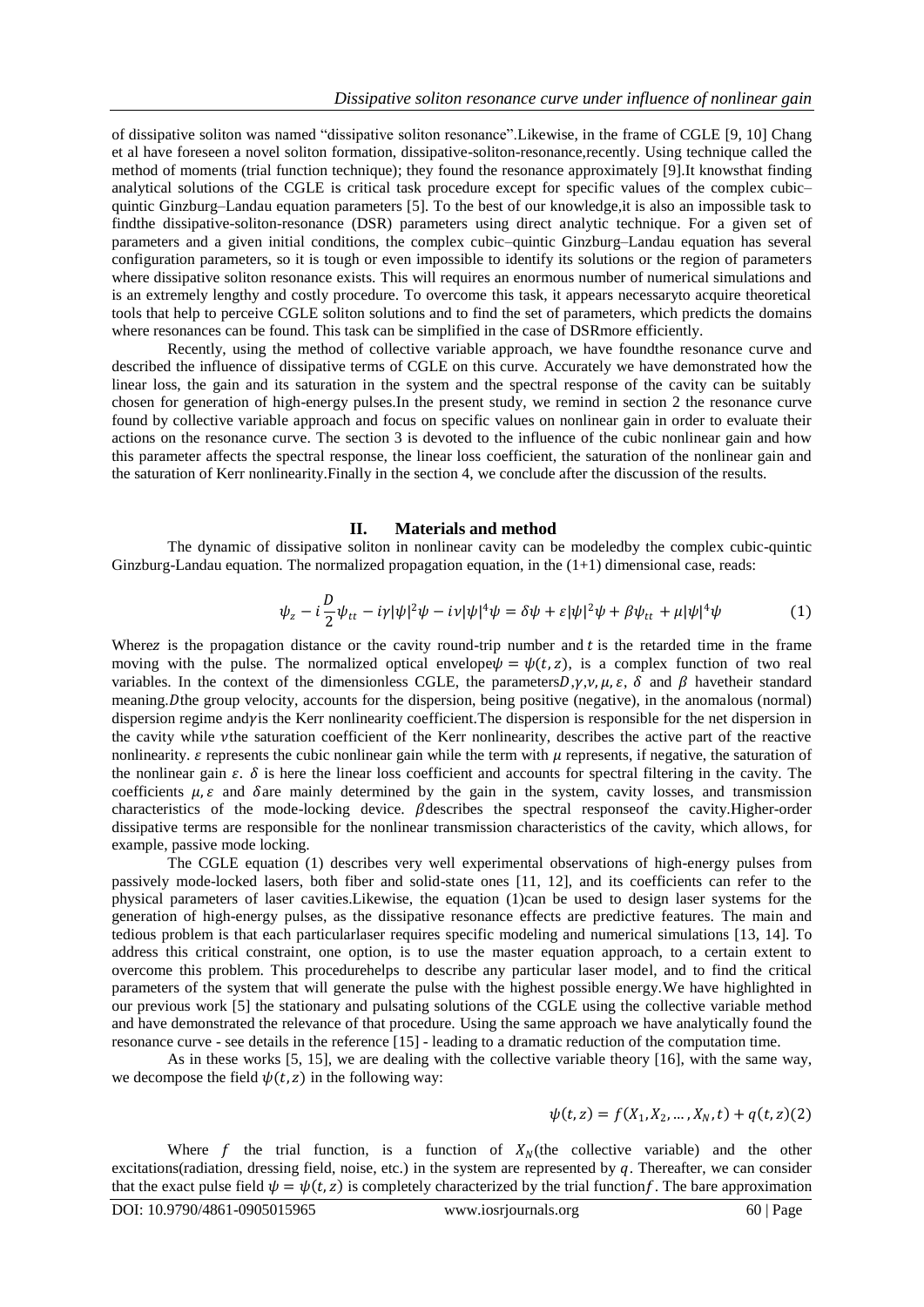[16] is named to describe this approximation of neglecting the field  $q$ . When approximations are made, the precise form of the ansatz function that introduces the collective variables in the theory is rather crucial. This choice is especiallyimportant for the success of the technique.

Like this,weconsider the following higher-order Gaussian function to the success of our approach:

$$
f(t, z) = A \exp\left(-\frac{t^2}{w^2} - \frac{t^4}{w^4} + ict^2 + ip\right)
$$
 (3)

In this way Arepresents the soliton amplitude, wandcits width and chirp respectively.  $p$  is the global phase that evolves along with propagation. These parameters  $A, w, c, p$  (collective variables)are variable that evolve along the propagation direction z. They control the dynamic of the dissipative soliton. The total energy  $\theta$ is the natural control parameter to some extent. Here, in the collective variables approachone of the key benefit is that the total energy can also expressed as function of the trial function parameters. Here it is interesting to gain insight from this simple and useful quantity, which is defined as:

$$
Q = \int_{-\infty}^{\infty} |\psi|^2 dt
$$
  
 
$$
Q = 1.051A^2 w
$$
 (4)

It is clearly function to the soliton amplitude and its width. At a later stage, when the choice of the trial function is made, one can carry out variational analysis by setting the residual field to zero  $(q(t, z) = 0)$  to the CGLE. Hence substituting the pulse field  $(\psi)$  by a given trial function  $(f)$  and projecting the resulting equations in the direction [16] of

$$
\frac{\partial f^*}{\partial X}(X = A, w, c, p) \tag{5}
$$

we obtain easily the collective variables evolve according to the set of coupled ordinary differential equations, which can be expressed as a function of the total energy  $Q$  as following :

$$
Q_z = Q\left(2\delta - 1.158 c^2 w^2 \beta + 1.433 \frac{Q\epsilon}{w} + 1.146 \frac{Q^2}{w^2} \mu\right)
$$
  

$$
w_z = w\left(-0.815 c^2 w^2 \beta - 0.252 \frac{Q\epsilon}{w} - 0.269 \frac{Q^2}{w^2} \mu\right) \quad (6)
$$
  

$$
c_z = \frac{1}{w^2} \left(-2 c^2 w^2 D - 1.327 \frac{\gamma Q}{w} - 1.491 \frac{v Q^2}{w^2}\right)
$$

We observe that the CGLE, equation (1) is reduced to an ordinary differential equation given by the soliton energy  $Q$  and width  $w$ . From the equation (6) one can easily determine the resonance curve; see details in [15]. It is known that near the resonance curve,the zeros of the right-hand side of the equation (6) define the fixed points. As well as the values  $Q/w$  and  $cw$  to approach constants with  $c$  being negative. As you can see in [15],thus we obtain with a certain ease the expression for the resonance curve in terms of the system parameters:

$$
D = k \frac{\beta (0.240kv - 0.533\gamma \mu)}{\mu (0.062k\varepsilon - 0.863\delta \mu)}
$$
(7)

where

$$
k = 1.461\varepsilon + \sqrt{2.135\varepsilon^2 - 8.125\delta\mu}
$$
 (8)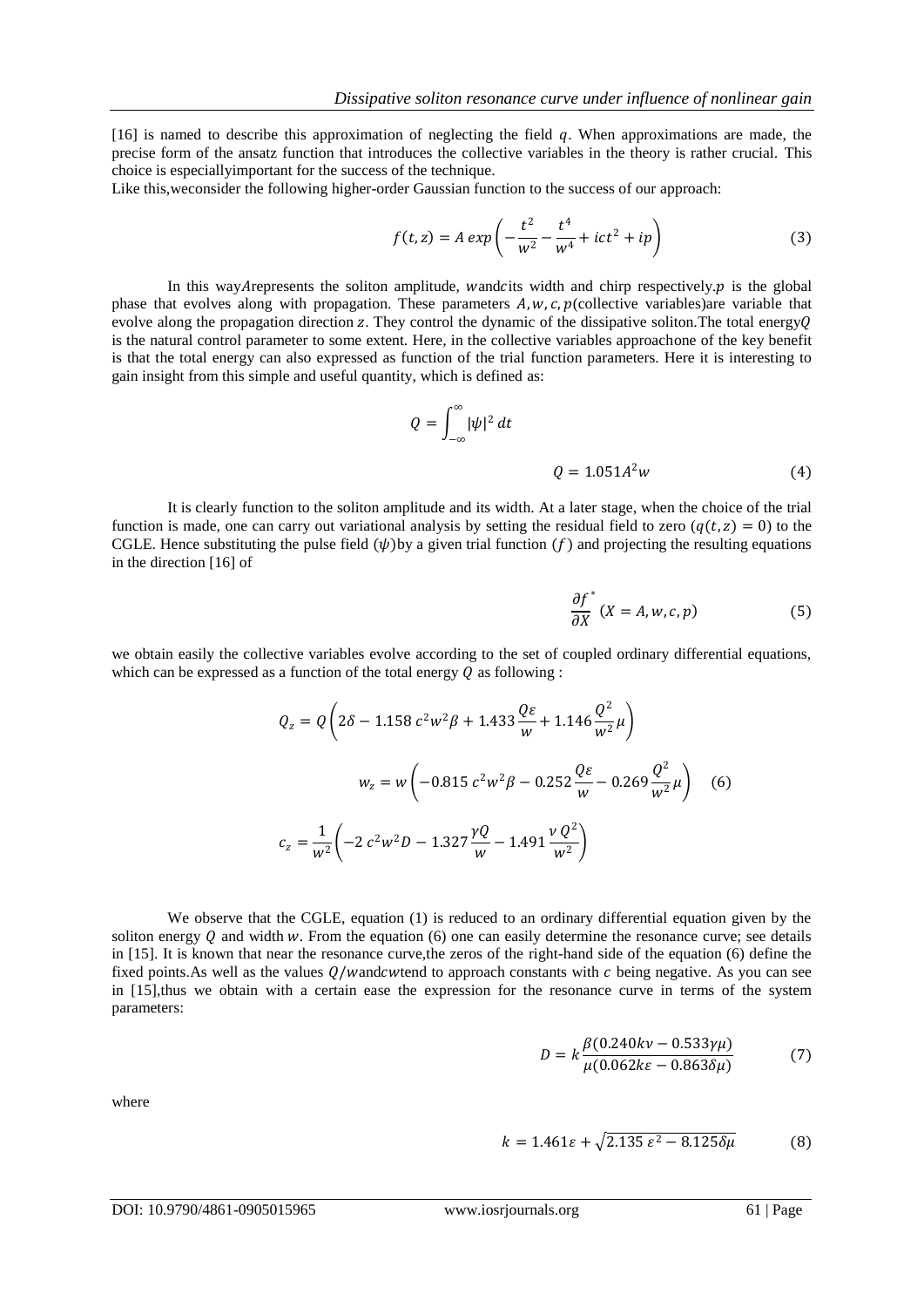All the details of this calculation are referred in our previous work in [15]. So the method of collective variable approach helps to found approximatively the relation between the parameters of the normalized complex cubic-quintic Ginzburg-Landau equation and simple analytical expression for the resonance curve. For the chosen values of the CGLE (see inside the Fig. 1) we plot in the plane of parameters  $D$  and  $\varepsilon$ , the resonance curve obtained by the collective variable approach.This curve is reasonably good qualitative agreement with those found by the method of moments [9]. The curve is atypical, for small values on the dispersion  $D$  and nonlinear gain  $\varepsilon$  it tends to a relative constant value. Conversely, when this parameters increase, the resonance curve rises quickly and its slope tends almost to zero. The nonlinear gain plays a key role in the dynamic of dissipative soliton and as well,near these curve the soliton energy and width increase to infinitely large values. If we carefully examine the curve (Fig. 1), we focused on four values of nonlinear gain  $\varepsilon = 0.17$ ,  $\varepsilon = 0.27$ ,  $\varepsilon = 0.5$ , and  $\varepsilon = 2$  respectively in blue, red, black and green on the Fig. 1 that we explore further in the next section.



**Figure 1.** Resonance curve in the  $(D, \varepsilon)$  planefound by the collective variable approach. Other CGLE parameters appear inside the Figure. We highlight on four values of nonlinear gain  $\varepsilon = 0.17$ ,  $\varepsilon = 0.27$ ,  $\varepsilon = 0.5$  and  $\varepsilon = 2$  respectively in blue, red, black and green.

## **III. Results And Discussion**

The nonlinear gain controls the evolution of the dissipative soliton. According its value, the amplitude, the width, the shape of the soliton can have different characteristics. In the reference [11] the authors have precisely shown that when weget closer to the resonance, the pulse profile of the solitons and their spectra change quickly. That way, when the cubic nonlinear gain  $\varepsilon$  increases, the pulses can become narrower and of higher intensity. zincreases is mainly due tothe increase in the pulse width. Likewise, Niang et al investigated in [18] the effect of the gain dynamics on the collectivebehavior of solitons and shown that the gain dynamics modifies the soliton velocity and their interactions. In addition, as  $\varepsilon$  determine the gain in the system, it can be suitably chosen for generation of high-energy dissipative solitons.This is due to the fact that the dissipative soliton resonance effect of CGLE ispredictive. As well, it is widely known that the physical meaning of each particular laser depends on the real problem which must be examined and requires numerous modeling and numerical simulations [13, 14]. Now in this paper it seems important to consider the influence of the cubic nonlinear gain termson the resonance curveand how it affects the spectral responseof the cavity, the linear loss coefficient, the saturation of the nonlinear gain and of the Kerr nonlinearity.

Firstly we plot in the Fig. 2 the evolution of the resonance curve in the  $(D, \beta)$  plane for a given set of parameters inside of the figure. For a specific value of the cubic nonlinear gain the resonance curve has a linear evolution. Thereby for  $\varepsilon = 0.17$ ,  $\varepsilon = 0.27$ ,  $\varepsilon = 0.5$ , and  $\varepsilon = 2$  respectively in blue, red, black and green we have three straight lines that evolve separately with the same origin. They have the commonpoint (0.0) and negative slopes. We note that when the nonlinear gain increases, the resonance curve moves to the right. This is accomplished in practice by a rapid increase of the soliton energy. It can also be noted that when the spectral response f the cavity  $\beta$  increases the gap between the different resonance curves also increases. This characterizes different profiles (amplitude, wide, shape) and behaviors (stable, non-stable) of the dissipative structures.It can be seen here that whatever the value of the cubic nonlinear gain  $\varepsilon$ , the resonance curve has the same qualitative dynamics.This behavior can help in the design of lasers with special characteristics.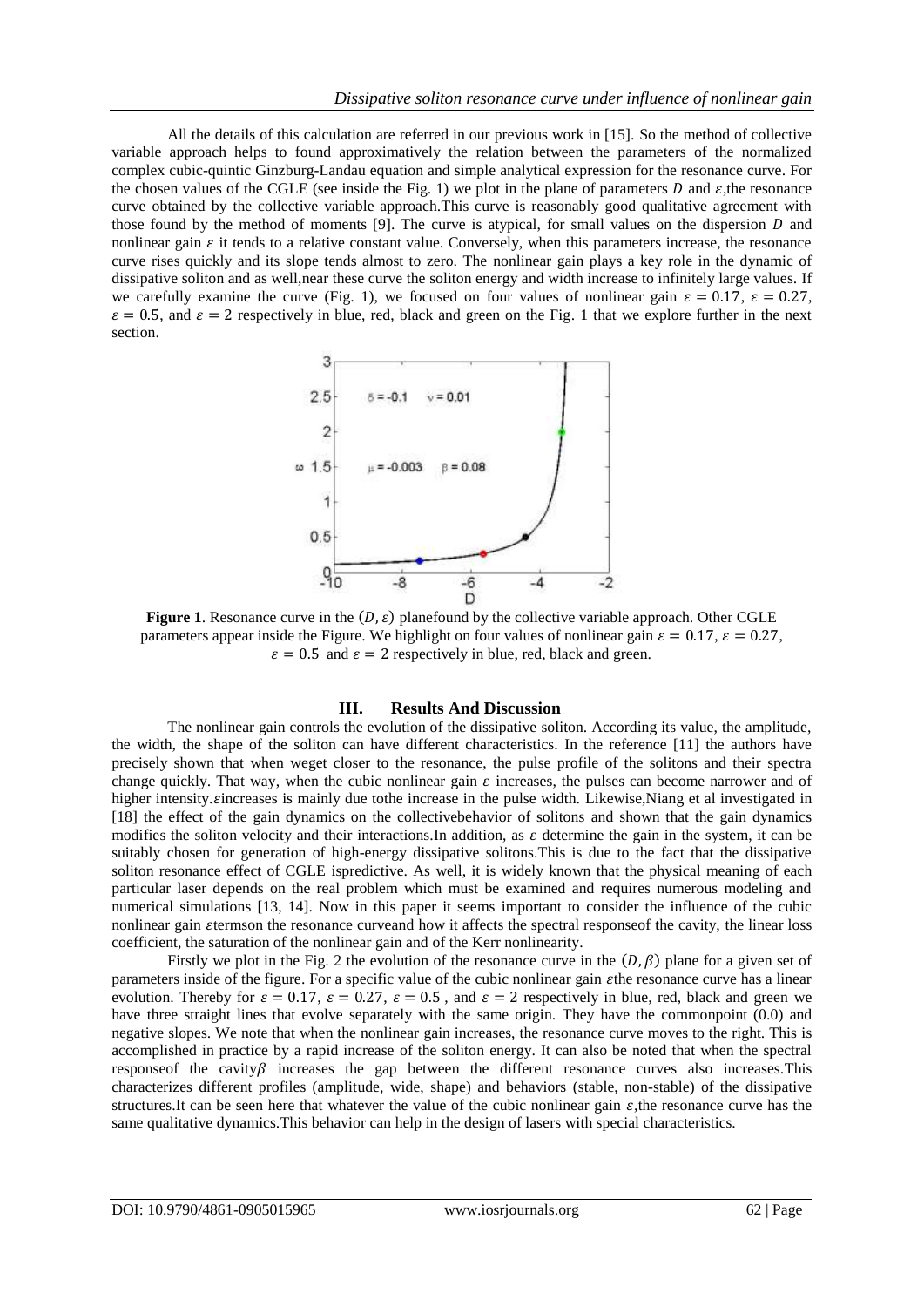

**Figure 2.** Resonance curves in the  $(D, \beta)$  planefound by the collective variable approach for different values of nonlinear gain  $\varepsilon = 0.17$  (blue),  $\varepsilon = 0.27$  (red),  $\varepsilon = 0.5$  (black) and  $\varepsilon = 2$  (green). Other CGLE parameters appear inside the Figure.

As shown in the following Fig. 3, we plot the evolution on the resonance curve in the  $(D, \delta)$  plane varying the linear loss coefficient  $\delta$  and the dispersion parameter D. We notice that the resonance curve varies accordingto the nonlinear gain. For nonlinear gain values close to 2, the curve tends to a straight line, on the other hand for low values close to 0.17 the pace of the curve is totally different.It is no longer linear and becomes distant from the other three. For this specific value of nonlinear gain ( $\varepsilon = 0.17$ ) in blue, we are seeing that the resonance occurs over a wide range for the dispersion from -15 to -7.15. In this instance, in spite of the losses in the cavity, it is possible to have pulses with highest energies, thereby benefiting for the conception and design of the generators with record-high energies.

Likewise we draw the resonance curves by plotting the dispersion against the saturation of the nonlinear gain.Reasonably close to zero, the curves are close each other or overlap. For  $\varepsilon = 0.27$  (in red),  $\varepsilon = 0.5$  (in black) and  $\varepsilon = 2$  (in green), see Fig. 4, the resulting resonance curves follow the same evolution. Thisthreecurves (red, black and green) are similar and have qualitatively the same behaviours and characteristics. A more thorough inspection reveals that the resonance curves in the  $(D, \varepsilon)$  plane and in the  $(D,\mu)$  plane – the nonlinear gain ( $\varepsilon$ ) and its saturation  $(\mu)$ – have the inversely proportional features and evolutions. On the other hand, the curve for  $\varepsilon = 0.17$ , in blue, is clearly differentiated from the others. It follows approximately an arc of circle, like that, each dispersion value between -13.5 and -6 refers to two points on the resonance curve. The selected nonlinear gain significantly alters the dissipative soliton dynamic, changing  $\varepsilon = 0.27$  to  $\varepsilon = 0.17$  the resonance curve is modified considerably.

The saturation coefficient of the Kerr nonlinearity  $(v)$  action on the resonance curve is summarize on the Fig. 5 for different values of nonlinear gain  $\varepsilon = 0.17$  (blue),  $\varepsilon = 0.27$  (red),  $\varepsilon = 0.5$  (black) and  $\varepsilon = 2$ (green). These curves depict straight lines which are parallel to each other. The line segments (for  $\varepsilon = 0.17$ ,  $\varepsilon =$ 0.27,  $\varepsilon = 0.5$  and  $\varepsilon = 2$ ) with negative slope represent uniformly decreasing resonance.



**Figure 3.** Resonance curves in the  $(D, \delta)$  planefound by the collective variable approach for different values of nonlinear gain  $\varepsilon = 0.17$  (blue),  $\varepsilon = 0.27$  (red),  $\varepsilon = 0.5$  (black) and  $\varepsilon = 2$  (green). Other CGLE parameters appear inside the Figure.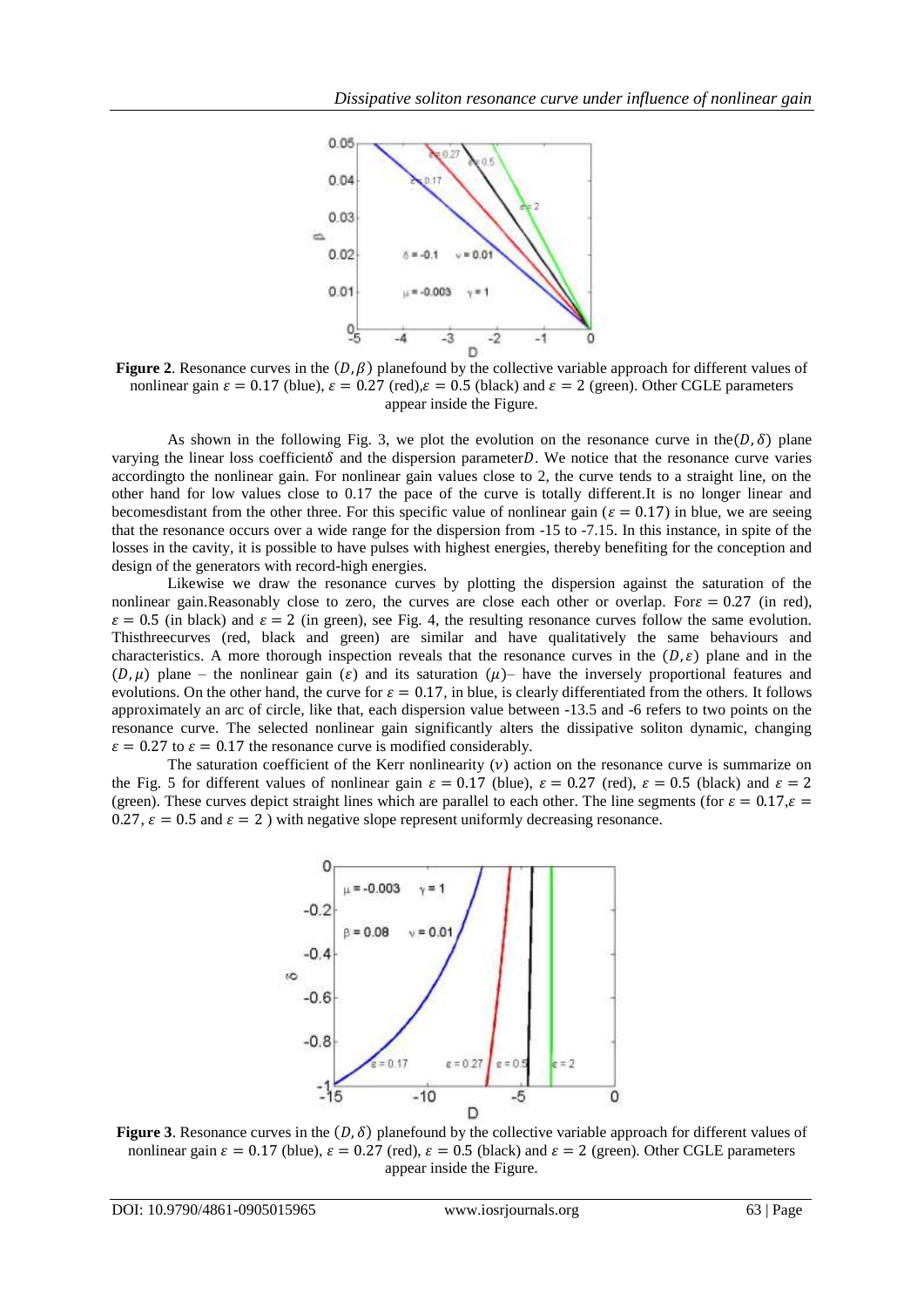

**Figure 4.** Resonance curves in the  $(D, \mu)$  planefound by the collective variable approachfor different values of nonlinear gain  $\varepsilon = 0.17$  (blue),  $\varepsilon = 0.27$  (red),  $\varepsilon = 0.5$  (black) and  $\varepsilon = 2$  (green). Other CGLE parameters appear inside the Figure.



**Figure 5.** Resonance curves in the  $(D, \nu)$  planefound by the collective variable approachfor different values of nonlinear gain  $\varepsilon = 0.17$  (blue),  $\varepsilon = 0.27$  (red),  $\varepsilon = 0.5$  (black) and  $\varepsilon = 2$  (green). Other CGLE parameters appear inside the Figure.

## **IV. Conclusion**

In this present study, we reiterated collective variable approach for the phenomenon of dissipative soliton resonance. Thanks to this approach, we have found an approximate relation between the parameters of the normalized complex cubic-quintic Ginzburg-Landau equation and simple analytic expression for the resonance curve. The coefficients for the CGLE are in practice complex function or very complicated specific design factors, and must be clarified for each specific laser. As the master equation that describes laser systems has many parameters, it's so difficult to study the influence of all of them on the soliton properties. Here we have investigated the influence of the cubic nonlinear gain  $\varepsilon$ termof CGLE on the resonance curve and how it affects the spectral response of the cavity, the linear loss coefficient, the saturation of the nonlinear gain and the saturation of Kerr nonlinearity. This parameter (nonlinear gain  $\varepsilon$  term) is essential in the modelling of high energylaser systems and tunable. In this work, we clearly showed it could have a linear response for the spectral response of the cavity and the saturation of the Kerr nonlinearity on the one hand. On the other hand the same nonlinear gain  $\varepsilon$  term has a nonlinear response forthe linear loss and the saturation of the nonlinear gain. In this latter case, the curve is much more impacted by the low values of nonlinear gain. These facts provide useful hints that can be further analyzed and interpreted. Theseresults bring particular advantagesforgeneration of highenergy pulses and to enhance the gain termsinthe mode-locked laser systems.Obviously this work can be useful for the configuration of the laser systems that generate record-high energy short pulses, without the need for additional amplifiers.